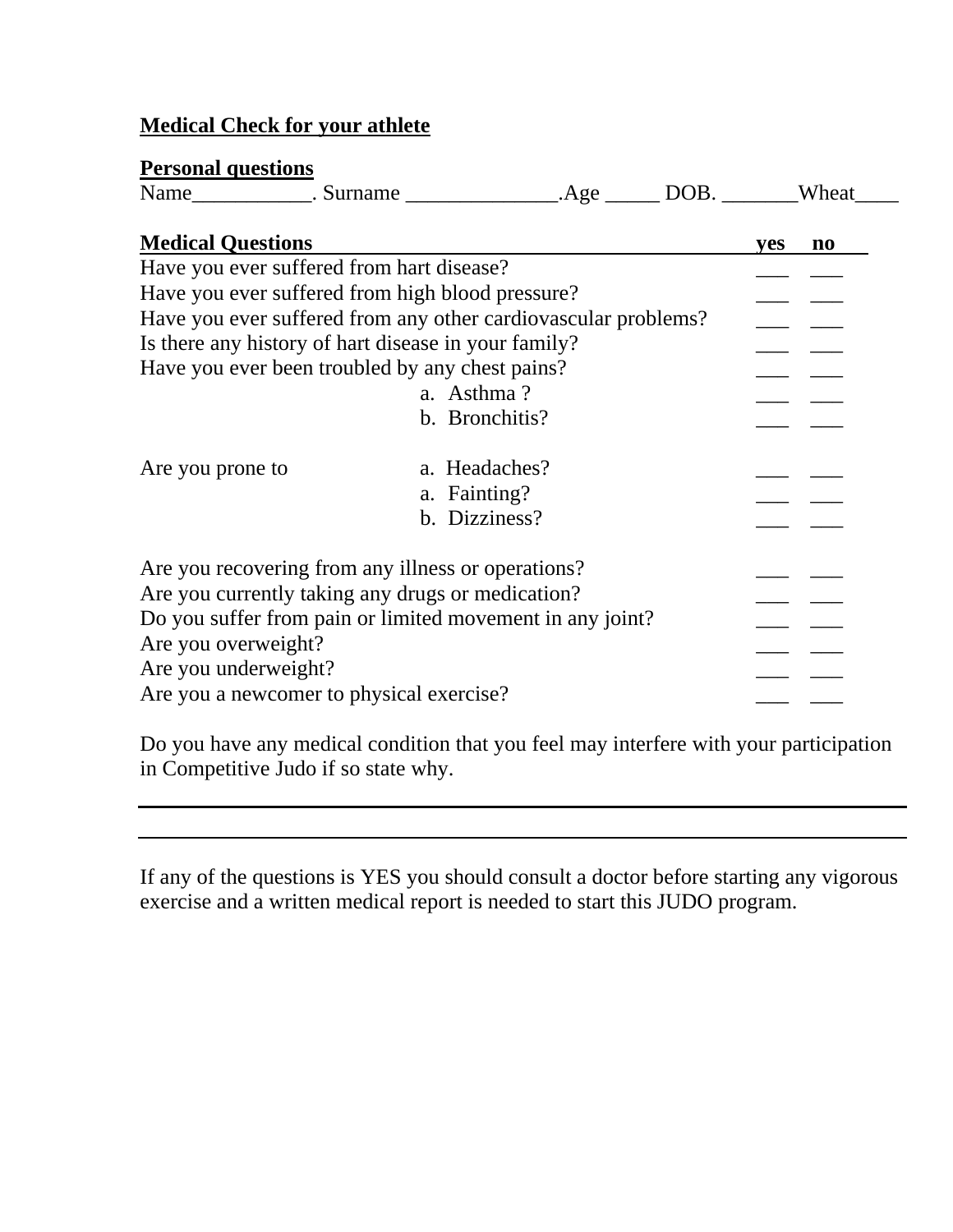## **Medical Checks.**

## **1. Resting heart rate (RHR)**

Placing your fingers upon the carotid entry on your neck and count the number of beats for 15 seconds. Then multiply by four to give the number of beats per second.

Record the total number \_\_\_\_\_\_\_\_\_\_\_\_\_\_\_.

#### **2. Blood Pressure (BP)**

you can get a blood pressure test from your local doctor or at the Dojo. Record both the top (systolic) and the bottom (diastolic) figures.

Record the figures here: Systolic\_\_\_\_\_\_\_\_\_\_\_\_ Diastolic \_\_\_\_\_\_\_\_\_\_\_\_\_\_\_\_\_\_\_\_\_\_\_\_

#### **3. Body Fat (BF)**

Pinch the fat at your waist and measure the width that you are holding between your fingers, for every 0.5cm over 2.5cm you are approximately 4.5Kg overweight.

Record: the figures here: \_\_\_\_\_\_\_\_\_\_\_\_\_\_\_

## **4. Step Test (ST)**

(For 15 to 40 year olds.)

- a. Step up and down on a 40 –cm bench for five minutes at a brisk, steady rate.
- b. On compilation sit down and find your pulse in your neck count for 15 seconds.
- c. Record the figure and compare with the following chart.

No of Beats in 15 seconds \_\_\_\_\_\_\_\_\_\_\_\_\_\_

- 41 50 below average
- $31 40$  Average
- $21 30$  Good
- 20 Excellent